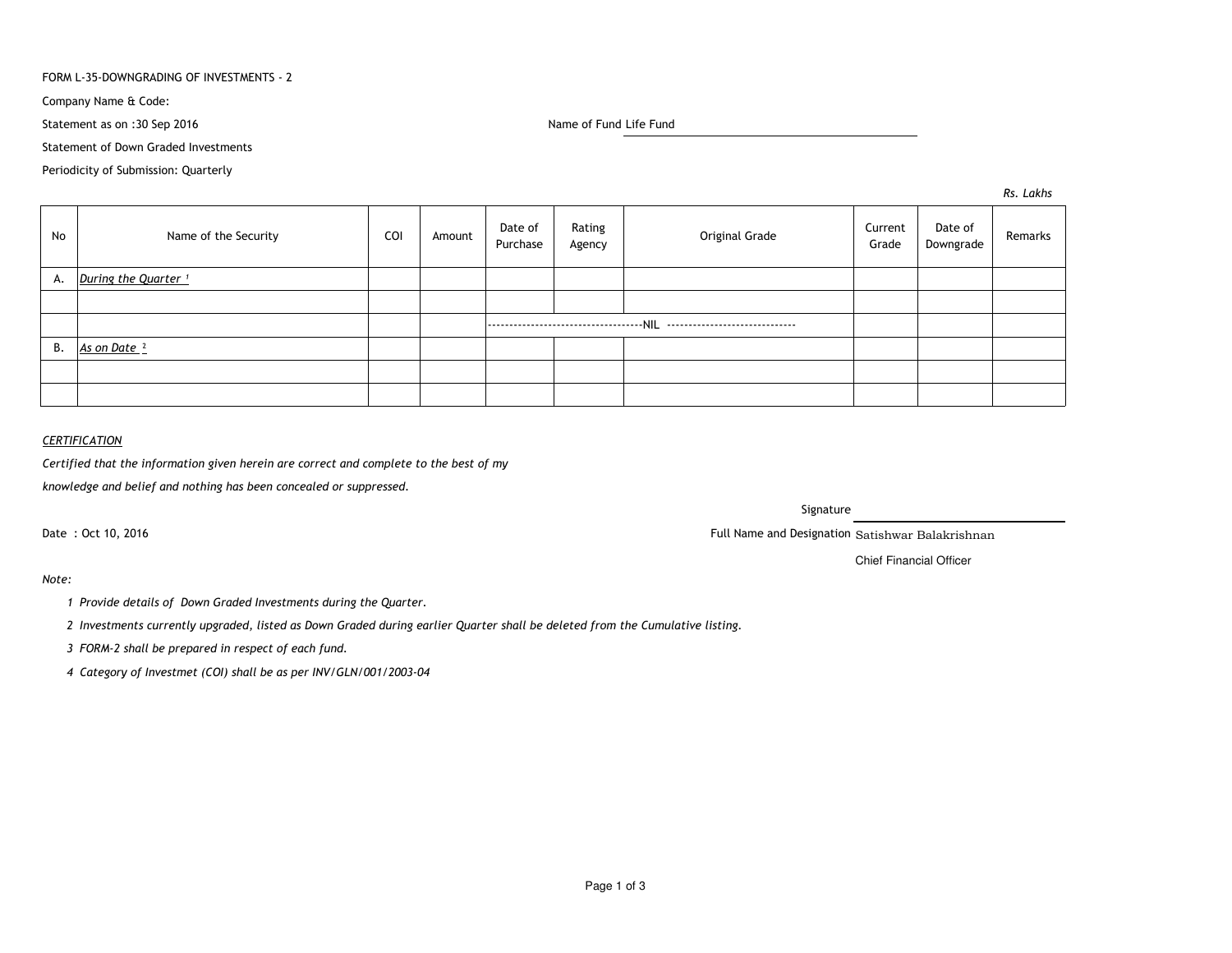### FORM L-35-DOWNGRADING OF INVESTMENTS - 2

Company Name & Code:

Statement as on :30 Sep 2016

Name of Fund Unit Linked Fund

Statement of Down Graded Investments

Periodicity of Submission: Quarterly

*Rs. Lakhs*

| No | Name of the Security                            | COI         | Amount | Date of<br>Purchase        | Rating<br>Agency | Original Grade | Current<br>Grade | Date of<br>Downgrade | Remarks    |
|----|-------------------------------------------------|-------------|--------|----------------------------|------------------|----------------|------------------|----------------------|------------|
| А. | During the Quarter <sup>1</sup>                 |             |        |                            |                  |                |                  |                      |            |
|    |                                                 |             |        |                            |                  |                |                  |                      |            |
|    |                                                 |             |        |                            |                  |                |                  |                      |            |
|    |                                                 |             |        |                            |                  |                |                  |                      |            |
| В. | As on Date <sup>2</sup>                         |             |        |                            |                  |                |                  |                      |            |
|    | 19.55% HINDALCO INDUSTRIES LTD (MD: 25.04.2022) | <b>OLDB</b> |        | 1,543.61 10/07/2012 CRISIL |                  | <b>JAA</b>     | AA-              | 03/08/2015           | <b>NA</b>  |
|    | 29.55% HINDALCO INDUSTRIES LTD (MD: 27.06.2022) | <b>OLDB</b> |        | 1,309.65 04/10/2012 CRISIL |                  | laa            | AA-              | 03/08/2015           | <b>INA</b> |
|    | 39.60 HINDALCO INDUSTRIES LTD MD: 02.08.2022    | OLDB        |        | 525.41 12/09/2013 CRISIL   |                  | <b>JAA</b>     | AA-              | 03/08/2015           | <b>INA</b> |

## *CERTIFICATION*

*Certified that the information given herein are correct and complete to the best of my*

*knowledge and belief and nothing has been concealed or suppressed.*

Date : Oct 10, 2016

## Signature

Full Name and Designation Satishwar Balakrishnan

Chief Financial Officer

# *Note:*

- *<sup>1</sup> Provide details of Down Graded Investments during the Quarter.*
- *<sup>2</sup> Investments currently upgraded, listed as Down Graded during earlier Quarter shall be deleted from the Cumulative listing.*
- *<sup>3</sup> FORM-2 shall be prepared in respect of each fund.*
- *<sup>4</sup> Category of Investmet (COI) shall be as per INV/GLN/001/2003-04*